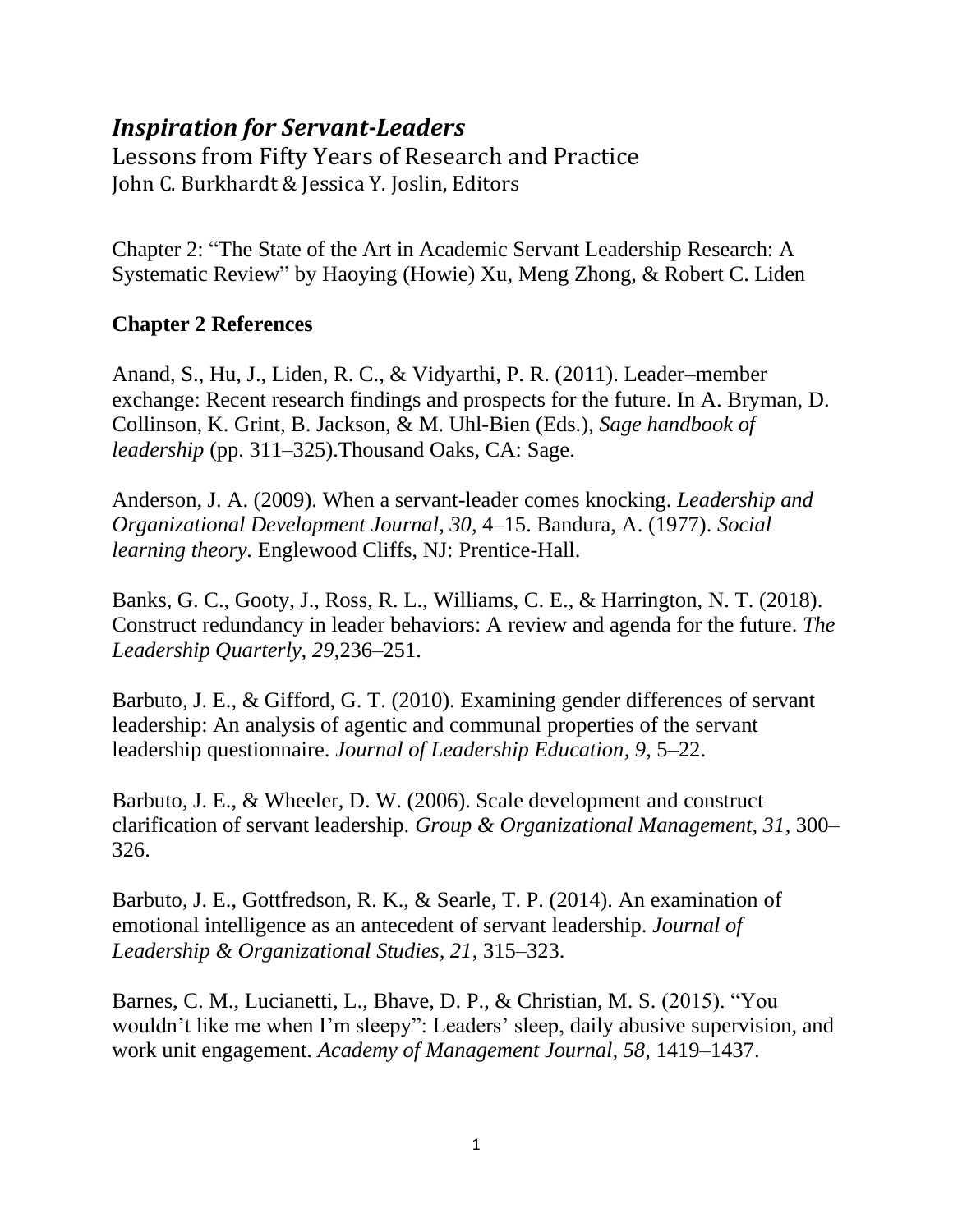Bavik, A., Bavik, Y. L., & Tang, P. M. (2017). Servant leadership, employee job crafting, and citizenship behaviors: A cross-level investigation. *Cornell Hospitality Quarterly, 58*, 364–373.

Beck, C. D. (2014). Antecedents of servant leadership: A mixed method study. *Journal of Leadership & Organizational Studies, 21*, 299–314.

Bettencourt, L. A., & Brown, S. W. (1997). Contact employees: Relationships among workplace fairness, job satisfaction and prosocial service behaviors. *Journal of Retailing*, *73*, 39–61.

Blau, P. M. (1964). *Exchange and power in social life.* New York: John Wiley & Sons.

Bobbio, A., van Dierendonck, D., & Manganelli, A. M. (2012). Servant leadership in Italy and its relation to organizational variables. *Leadership, 8*, 229–243.

Chan, C. H., S., & Mak, W. M. (2014). The impact of servant leadership and subordinates' organizational tenure on trust in leader and attitudes. *Personnel Review, 43*, 272–287.

Chen, C. Y., Chen, C. H. V., & Li, C. I. (2013). The influence of leader's spiritual values of servant leadership on employee motivational autonomy and eudaemonic well-being. *Journal of Religion and Health, 52*(2), 418–438.

Chen, Z., Zhu, J., & Zhou, M. (2015). How does a servant-leader fuel the service fire? A multilevel model of servant leadership, individual self-identity, group competition climate, and customer service performance. *Journal of Applied Psychology, 100*, 511–521.

Chiniara, M., & Bentein, K. (2016). Linking servant leadership to individual performance: Differentiating the mediating role of autonomy, competence and relatedness need satisfaction. *The Leadership Quarterly, 27*, 124–141.

Chiniara, M., & Bentein, K. (2018). The servant leadership advantage: When perceiving low differentiation in leader-member relationship quality influences team cohesion, team task performance and service OCB. *The Leadership Quarterly, 29*, 333–345.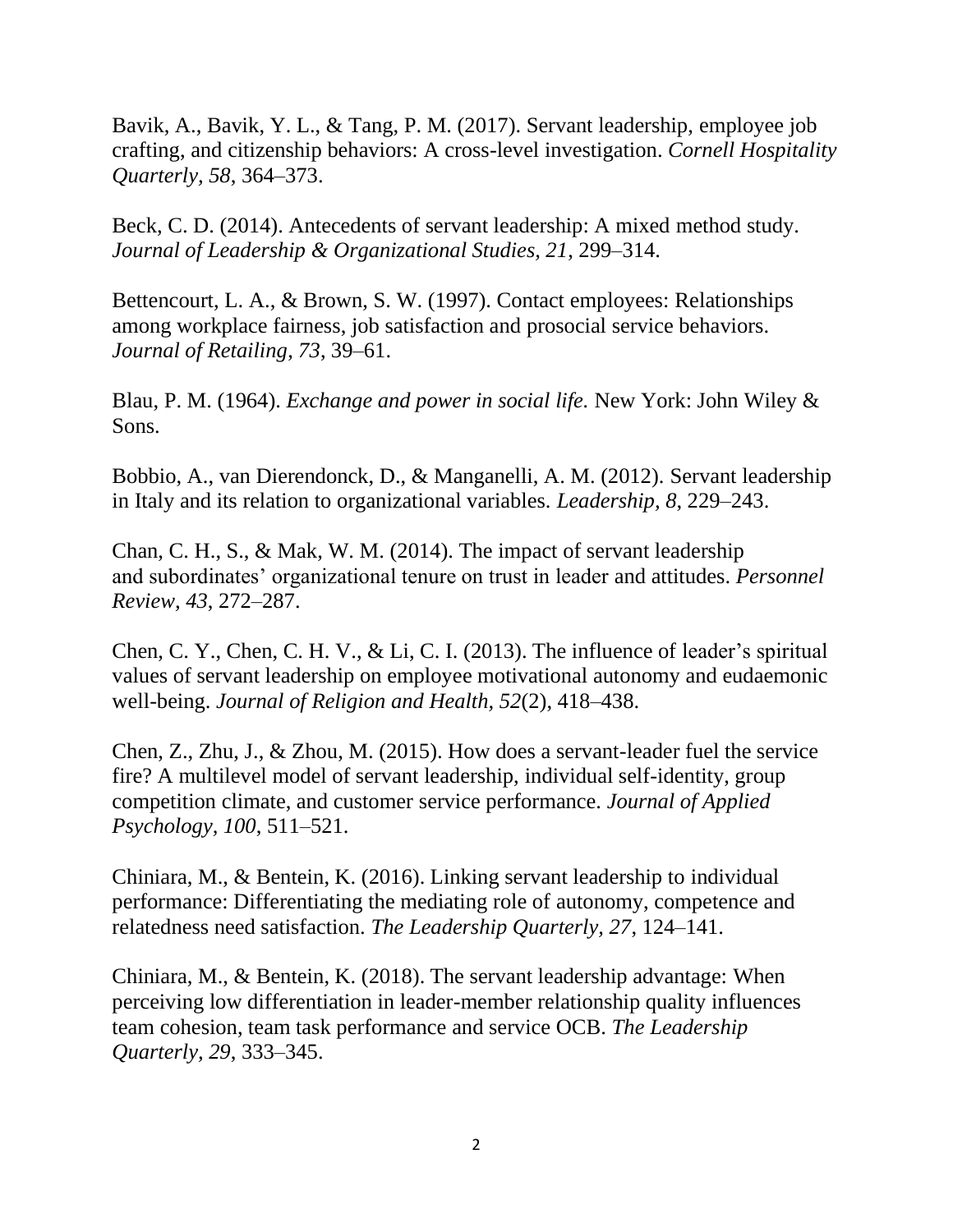Chughtai, A. A. (2016). Servant leadership and follower outcomes: Mediating effects of organizational identification and psychological safety. *The Journal of Psychology, 150*, 866–880.

Courtright, S. H., Gardner, R. G., Smith, T. A., McCormick, B. W., & Colbert, A. E. (2016). My family made me do it: A cross-domain, self-regulatory perspective on antecedents to abusive supervision. *Academy of Management Journal, 59,* 1630–1652.

De Clercq, D., Bouckenooghe, D., Raja, U., & Matsyborska, G. (2014). Servant leadership and work engagement: The contingency effects of leader–follower social capital. *Human Resource Development Quarterly, 25*, 183–212.

De Sousa, M. J. C., & van Dierendonck, D. (2014). Servant leadership and engagement in a merge process under high uncertainty. *Journal of Organizational Change Management*, *27*, 877–899.

Dennis, R. S., & Bocarnea, M. (2005). Development of the servant leadership assessment instrument. *Leadership & Organization Development Journal, 26*, 600–615.

Dennis, R., & Winston, B. E. (2003). A factor analysis of Page and Wong's servant leadership instrument. *Leadership and Organizational Development Journal, 24*, 455–459.

Dinh, J. E., Lord, R.G., Gardner, W., Meuser, J. D., Liden, R. C., & Hu, J. (2014). Leadership theory and research in the new millennium: Current theoretical trends and changing perspectives. *The Leadership Quarterly, 25*, 36–62.

Donaldson, L. (1996). The normal science of structural contingency theory. In S. R. Clegg, C. Hardy, & W. R. Nord (Eds.), *Handbook of organization studies* (pp. 57–76). Thousand Oaks, CA: Sage.

Donia, M., Raja, U., Panaccio, A., & Wang, Z. (2016). Servant leadership and employee outcomes: the moderating role of subordinate motives. *European Journal of Work and Organizational Psychology, 25*, 722–734.

Duan, J., Kwan, H. K., & Ling, B. (2014). The role of voice efficacy in the formation of voice behaviour: A cross-level examination*. Journal of Management & Organization, 20*(4), 526–543.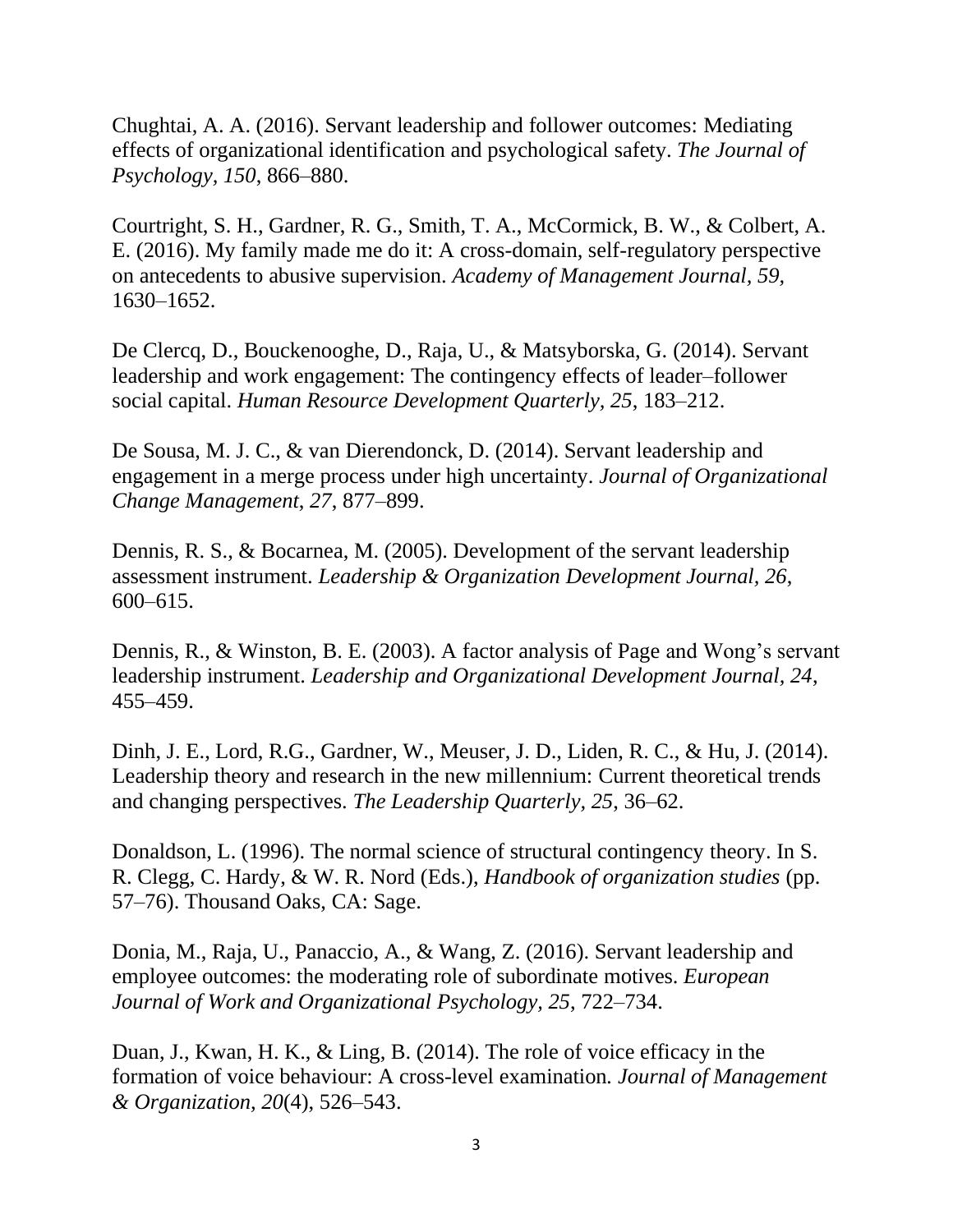Ehrhart, M. G. (1998). *Servant leadership: An overview and directions for future research.* Working paper. University of Maryland.

Ehrhart, M. G. (2004). Leadership and procedural justice climate as antecedents of unit-level organizational citizenship behavior. *Personnel Psychology, 57*, 61–94.

Eisenberger, R., Karagonlar, G., Stinglhamber, F., Neves, P., Becker, T. E., Gonzalez-Morales, M., & Steiger-Mueller, M. (2010). Leader–member exchange and affective organizational commitment: The contribution of supervisor's organizational embodiment. *Journal of Applied Psychology, 95*, 1085–1103.

Epitropaki, O., Sy, T., Martin, R., Tram-Quon, S., & Topakas, A. (2013). Implicit leadership and followership theories "in the wild": Taking stock of informationprocessing approaches to leadership and followership in organizational settings. *The Leadership Quarterly, 24*, 858–881.

Eva, N., Robin, M., Sendjaya, S., van Dierendonck, D., & Liden, R. C. (2019). Servant leadership: A systematic review and call for future research. *The Leadership Quarterly, 30*, 111–132.

Flynn, C. B., Smither, J. W., & Walker, A. G. (2016). Exploring the relationship between leaders' core self-evaluations and subordinates' perceptions of servant leadership: A field study. *Journal of Leadership & Organizational Studies, 23*, 260–271.

Fridell, M., Belcher, R. N., & Messner, P. E. (2009). Discriminate analysis gender public school principal servant leadership differences. *Leadership & Organization Development Journal, 30*, 722–736.

Graham, J. W. (1991). Servant-leadership in organizations: Inspirational and moral. *The Leadership Quarterly*, *2*, 105–119.

Grant, A. M. (2008). Does intrinsic motivation fuel the prosocial fire? Motivational synergy in predicting persistence, performance, and productivity. *Journal of Applied Psychology, 93*, 48–58.

Grant, A. M., & Parker, S. K. (2009). Redesigning work design theories: The rise of relational and proactive perspectives. *Academy of Management Annals, 3*, 317– 375.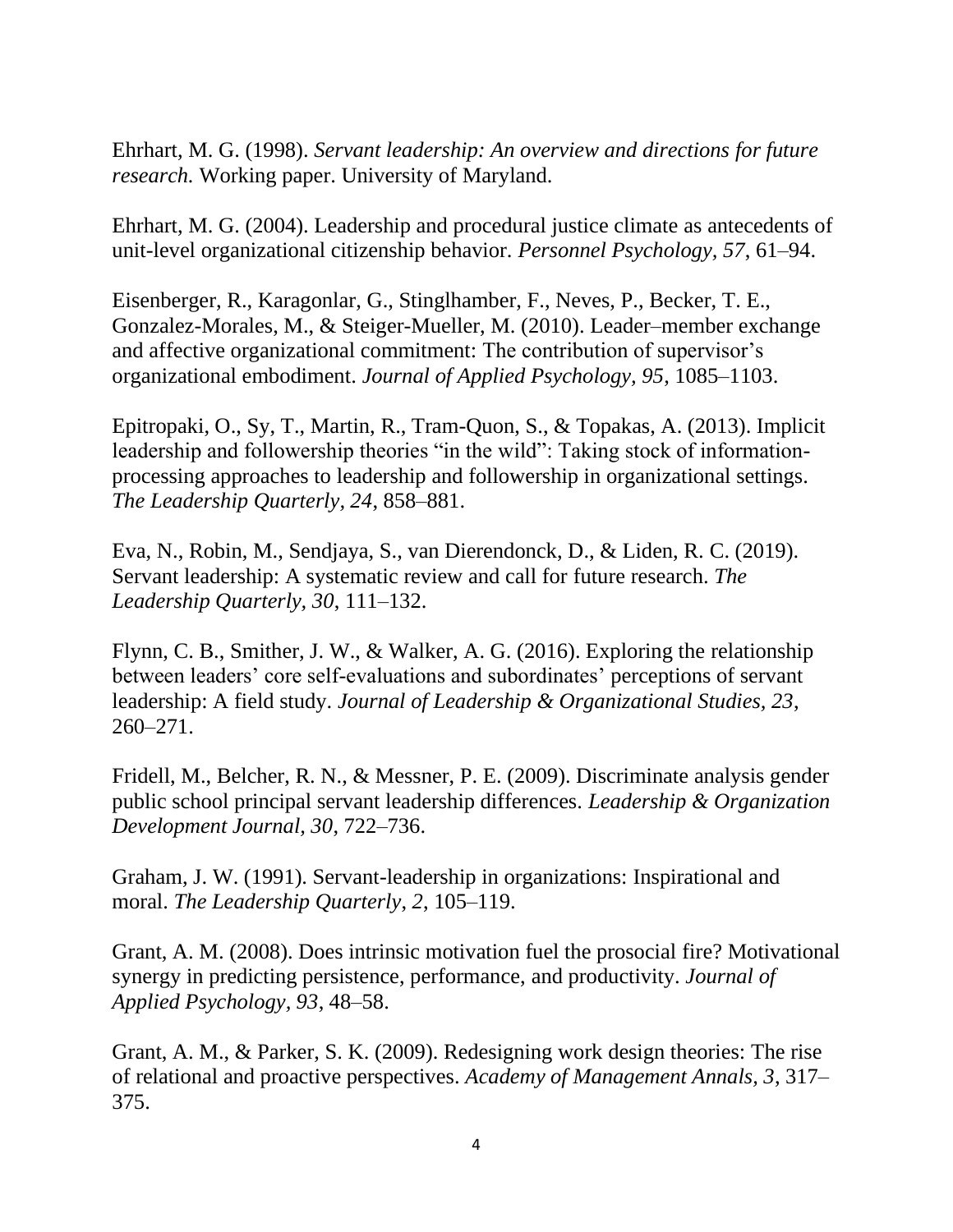Grant, A. M., Dutton, J. E., & Rosso, B. D. (2008). Giving commitment: Employee support programs and the prosocial sensemaking process. *Academy of Management Journal, 51,* 898–918.

Greenleaf, R. K. (1970). *The servant as leader.* Newton Centre, MA: The Robert K. Greenleaf Center.

Greenleaf, R. K. (1977). *Servant leadership: A journey into the nature of legitimate power and greatness.* New York: Paulist Press.

Grisaffe, D. B., VanMeter, R., & Chonko, L. B. (2016). Serving first for the benefit of others: Preliminary evidence for a hierarchical conceptualization of servant leadership. *Journal of Personal Selling & Sales Management, 36*, 40–58.

Hale, J. R., & Fields, D. L. (2007). Exploring servant leadership across cultures: A study of followers in Ghana and the USA. *Leadership, 3*, 397–417.

Han, Y., Kakabadse, N. K., & Kakabadse, A. (2010). Servant leadership in the People's Republic of China: A case study of the public sector. *Journal of Management Development, 29*(3), 265–281.

Harvey, P., & Dasborough, M. T. (2015). Entitled to solutions: The need for research on workplace entitlement. *Journal of Organizational Behavior, 36*, 460– 465.

Heider, F. (1958). *The psychology of interpersonal relations*. New York: John Wiley.

Higgins, E. T. (1997). Beyond pleasure and pain. *American Psychologist, 52*, 1280–1300.

Hobfoll, S. E. (1989). Conservation of resources: A new attempt at conceptualizing stress. *American Psychologist*, *44*, 513–524.

Hobfoll, S. E., Halbesleben, J., Neveu, J., & Westman, M. (2018). Conservation of resources in the organization context: The reliability of resources and their consequences. *Annual Review of Organizational Psychology and Organizational Behavior, 5,*103–128.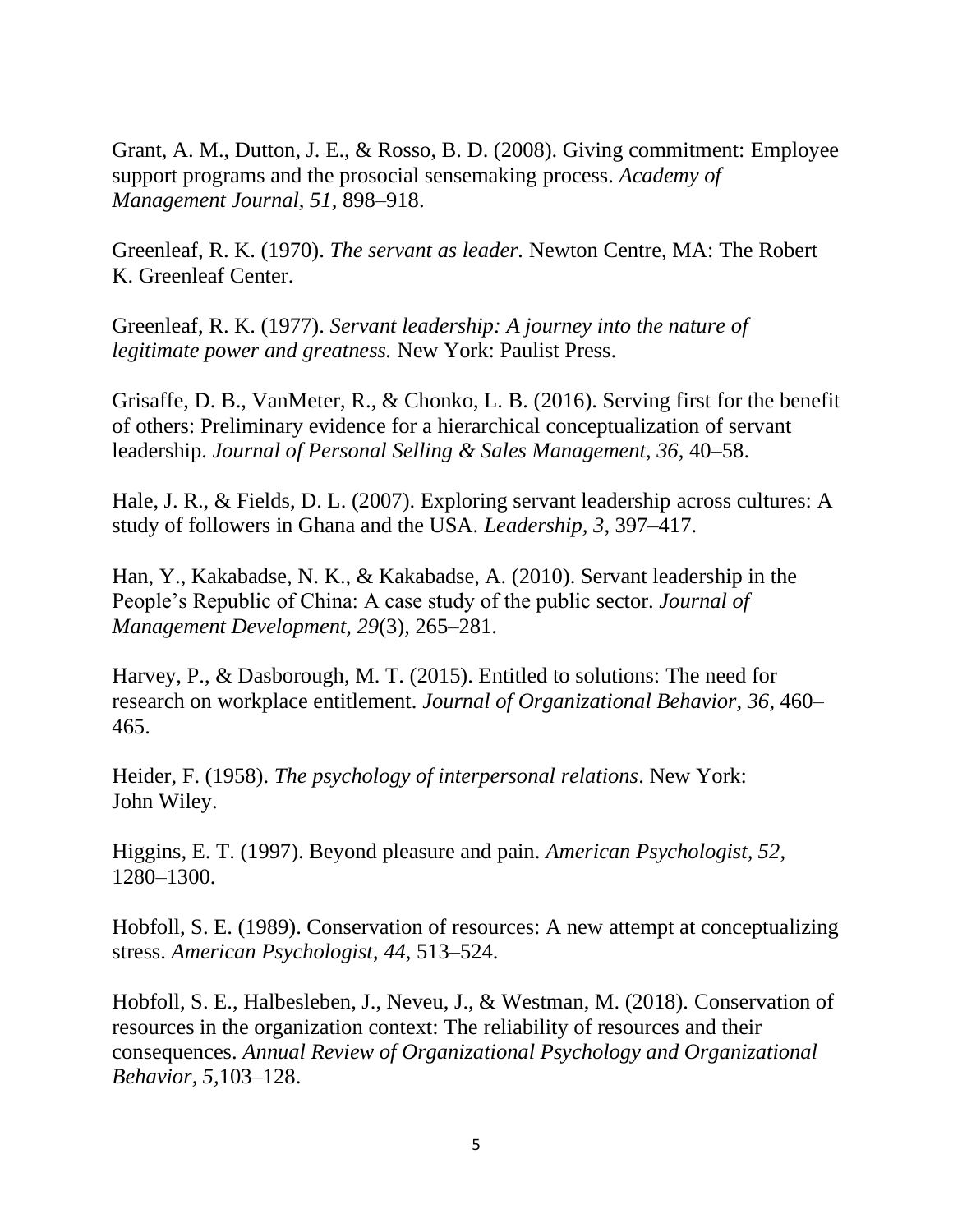Hoch, J. E., Bommer, W. H., Dulebohn, J. H., & Wu, D. (2018). Do ethical, authentic, and servant leadership explain variance above and beyond transformational leadership? A meta-analysis. *Journal of Management, 44*, 501– 529.

Hu, J., & Liden, R. C. (2011). Antecedents of team potency and team effectiveness: An examination of goal and process clarity and servant leadership. *Journal of Applied Psychology, 96*, 851–862.

Huang, J., Li, W., Qiu, C., Yim, F. H. K., & Wan, J. (2016). The impact of CEO servant leadership on firm performance in the hospitality industry. *International Journal of Contemporary Hospitality Management, 28*, 945–968.

Hunter, E. M., Neubert, M. J., Perry, S. J., Witt, L. A., Penney, L. M., & Weinberger, E. (2013). Servant-leaders inspire servant followers: Antecedents and outcomes for employees and organization. *The Leadership Quarterly, 24*, 316–331.

Jaramillo, F., Bande, B., & Varela, J. (2015). Servant leadership and ethics: A dyadic examination of supervisor behaviors and salesperson perceptions. *Journal of Personal Selling & Sales Management, 35*(2), 108–124.

Jaramillo, F., Grisaffe, D. B., Chonko, L. B., & Roberts, J. A. (2009a). Examining the impact of servant leadership on salesperson's turnover intention. *Journal of Personal Selling & Sales Management, 29*, 351–365.

Jaramillo, F., Grisaffe, D. B., Chonko, L. B., & Roberts, J. A. (2009b). Examining the impact of servant leadership on sales force performance. *Journal of Personal Selling & Sales Management, 29*, 257–275.

Johnson, R. E., Lin, S. H., & Lee, H. W. (2018). Self-Control as the Fuel for Effective Self-Regulation at Work: Antecedents, Consequences, and Boundary Conditions of Employee Self-Control. In *Advances in Motivation Science* Vol. 5 (pp. 87–128). Elsevier.

Johnson, R. E., Venus, M., Lanaj, K., Mao, C., & Chang, C. (2012). Leader identity as an antecedent of the frequency and consistency transformational, consideration, and abusive supervision. *Journal of Applied Psychology, 97,* 1262– 1272.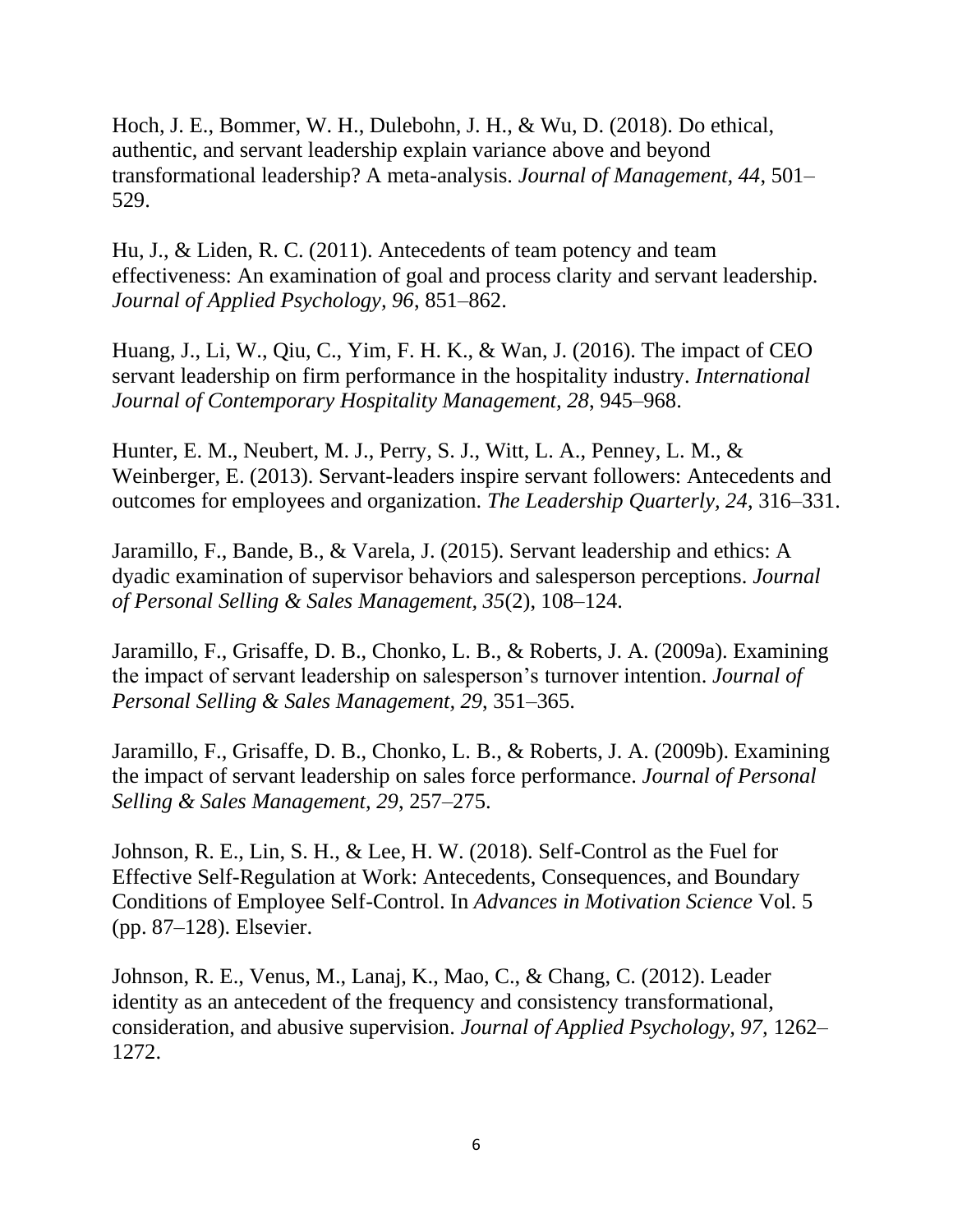Kahn, R. L., Wolfe, D. M., Quinn, R. P., Snoek, J. D., & Rosenthal, R. A. (1964). Adjustment to role conflict and ambiguity in organizations. *Role theory: Concepts and research*, 277–282.

Kelley, H. H. (1967). Attribution theory in social psychology. In Nebraska Symposium on Motivation, Vol. 15 (pp. 192–238). University of Nebraska Press.

Kelley, H. H. (1973). The processes of causal attribution. American Psychologist, 28, 107–128.

Kerr, S., & Jermier, J. M. (1978). Substitutes for leadership: Their meaning and measurement. *Organizational Behavior and Human Performance, 22*(3), 375–403.

Kuenzi, M., & Schminke, M. (2009). Assembling fragments into a lens: A review, critique, and proposed research agenda for the organizational work climate literature. *Journal of Management, 35*, 634–717.

Lacroix, M., & Verdorfer, A. P. (2017). Can servant-leaders fuel the leadership fire? The relationship between servant leadership and followers' leadership avoidance. *Administrative Sciences, 7*(1), 6.

LaPointe, É., & Vandenberghe, C. (2018). Examining the relationship between servant leadership, organizational commitment, and voice and antisocial behaviors. *Journal of Business Ethics, 148*, 99–115.

Laub, J. A. (1999). *Assessing the servant organization: Development of the servant organizational leadership (SOLA) instrument*. Boca Raton, FL: Florida Atlantic University (Unpublished Doctoral Dissertation).

Lemoine, G. J., Hartnell, C. A., & Leroy, H. (2019). Taking stock of moral approaches to leadership: An integrative review of ethical, authentic, and servant leadership. *Academy of Management Annals, 13,* 148–187.

Lee, A., Lyubovnikova, J., Tian, A. W., & Knight, C. (in press). Servant leadership: A meta-analytic examination of incremental contribution, moderation, and mediation. *Journal of Occupational and Organizational Psychology.*

Liao, C., Lee, H. W., Johnson, R. E., & Lin, S.-H. (2017). *Serving today, laissezfaire tomorrow? An actor-centric examination of daily servant-leader behaviors*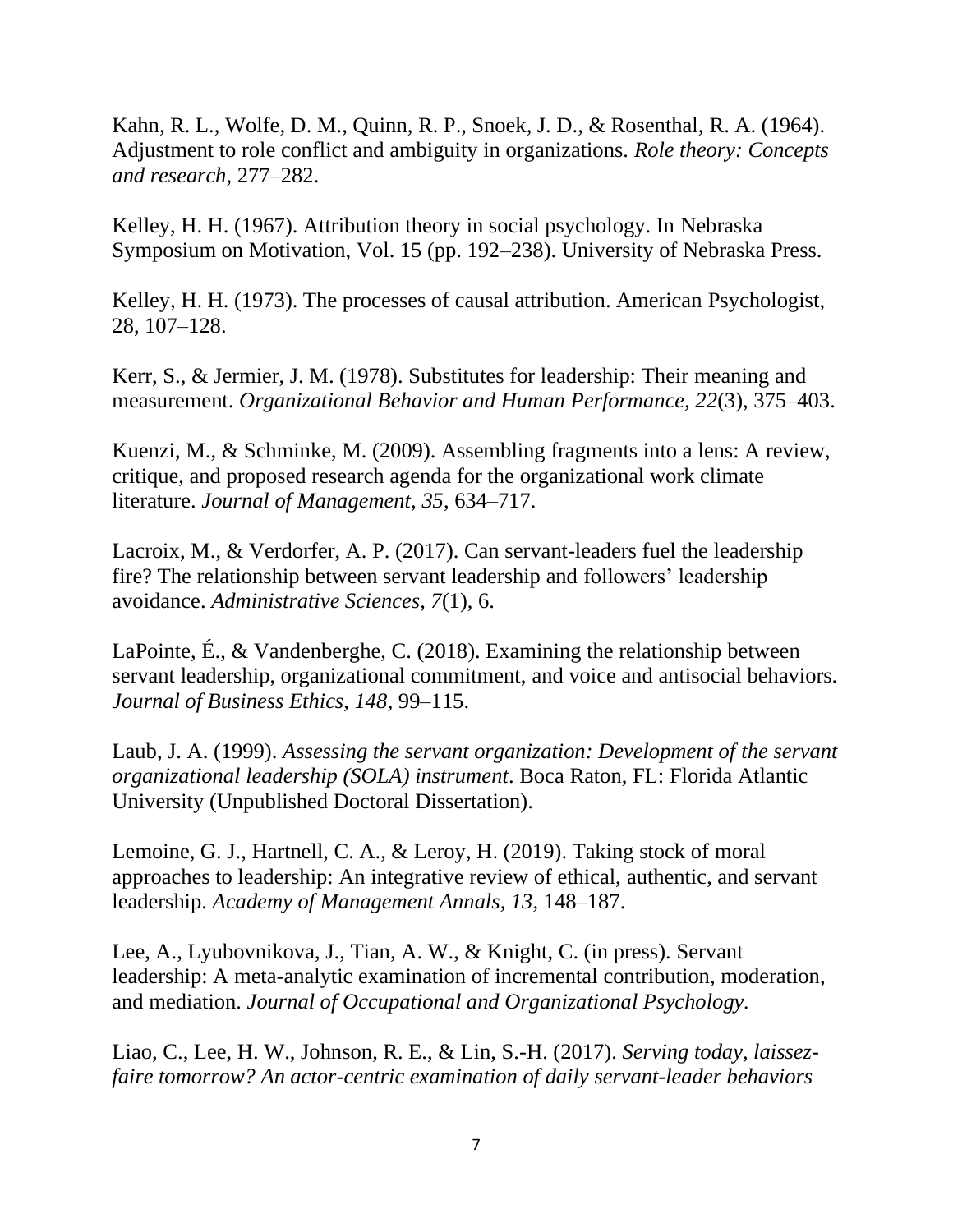*and the moderating role of perspective taking.* Michigan State University. Unpublished manuscript.

Liden, R. C., Erdogan, B., Wayne, S. J., & Sparrowe, R. T. (2006). Leader‐ member exchange, differentiation, and task interdependence: implications for individual and group performance. *Journal of Organizational Behavior, 27*, 723– 746.

Liden, R. C., Panaccio, A., Meuser, J. D., Hu, J., & Wayne, S. J. (2014a). Servant leadership: Antecedents, processes, and outcomes. In: Day D (Eds.), *Oxford Handbook of Leadership and Organizations* (pp. 357– 379). New York: Oxford University Press.

Liden, R. C., Wayne, S. J., Liao, C., & Meuser, J. D. (2014b). Servant leadership and serving culture: Influence on individual and unit performance. *Academy of Management Journal, 57*, 1434–1452.

Liden, R. C., Wayne, S. J., Meuser, J. D., Hu, J., Wu, J. F., & Liao, C. W. (2015). Servant leadership: Validation of a short form of the SL-28. *The Leadership Quarterly, 26*, 254–269.

Liden, R. C., Wayne, S. J., Zhao, H., & Henderson, D. (2008). Servant leadership: Development of a multidimensional measure and multi-level assessment. *The Leadership Quarterly, 19*, 161–177.

Lin, S-H., Scott, B. A., & Matta, F. K. (2019). The dark side of transformational leadership behaviors for leaders themselves: A conservative of resources perspective. *Academy of Management Journal, 62*(5), 1556–1582*.*

Ling, Q., Lin, M., & Wu, X. (2016). The trickle-down effect of servant leadership on frontline employee service behaviors and performance: A multilevel study of Chinese hotels. *Tourism Management, 52*, 341–368.

Ling, Q., Liu, F., & Wu, X. (2017). Servant versus authentic leadership: Assessing effectiveness in China's hospitality industry. *Cornell Hospitality Quarterly, 58*, 53–68.

Linuesa-Langreo, J., Ruiz-Palomino, P., & Elche-Hortelano, D. (2018). Integrating servant leadership into managerial strategy to build group social capital: The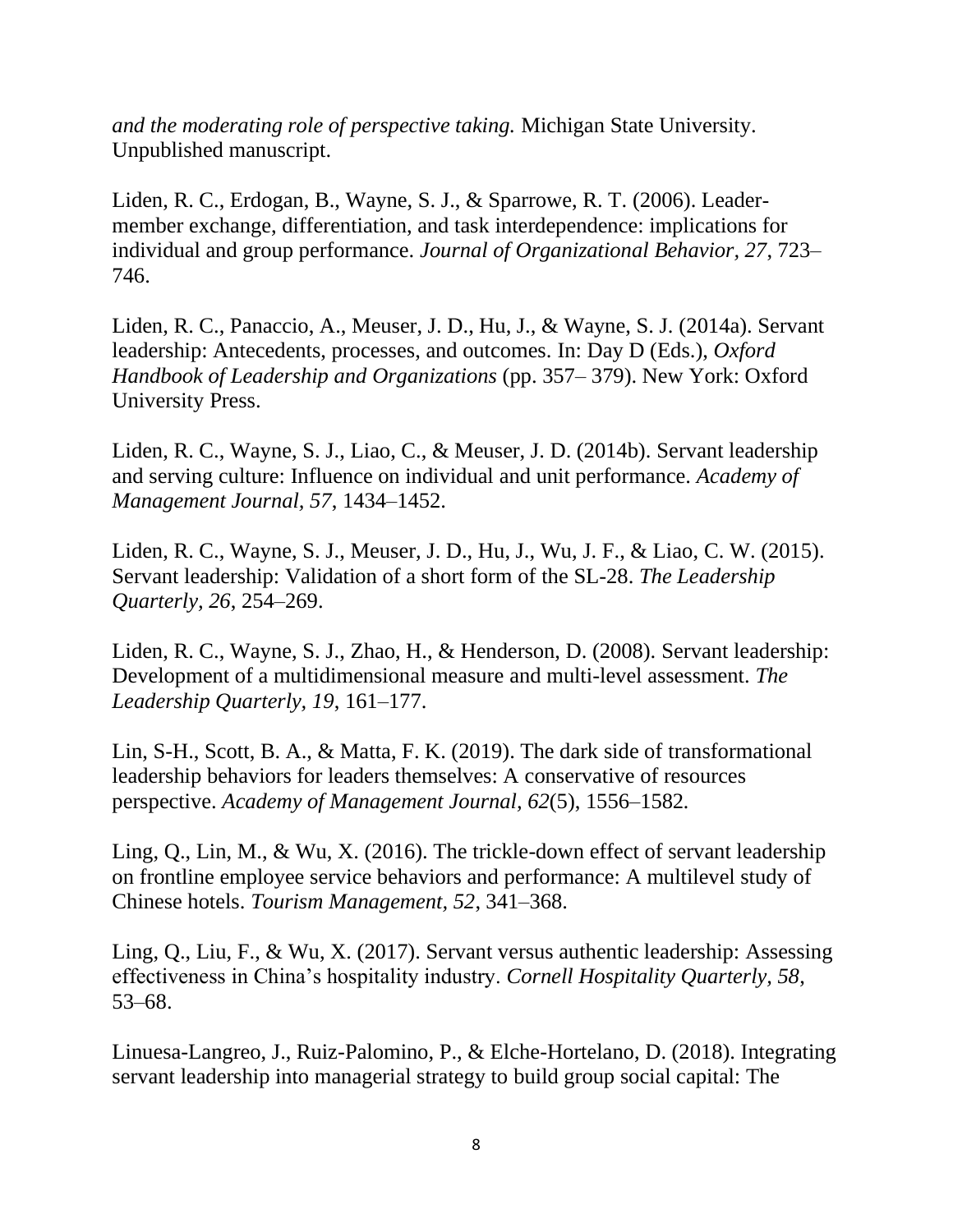mediating role of group citizenship behavior. *Journal of Business Ethics, 152,*  899–916.

Lord, R. G., Foti, R. J., & De Vader, C. L. (1984). A test of leadership categorization theory: Internal structure, information processing, and leadership perceptions. *Organizational Behavior and Human Performance, 34*, 343–378.

Mayer, D. M., Bardes, M., & Piccolo, R. F. (2008). Do servant-leaders help satisfy follower needs? An organizational justice perspective. *European Journal of Work and Organizational Psychology, 17*, 180–197.

Meuser, J. D., Liden, R. C., Wayne, S. J., & Henderson, D. (2011). *Is servant leadership always a good thing? The moderating influence of servant leadership prototype*. Paper presented at the annual meeting of the Academy of Management, San Antonio, TX.

Mittal, R., & Dorfman, P. W. (2012). Servant leadership across cultures. *Journal of World Business, 47*, 555–570.

Neubert, M. J., Hunter, E. M., & Tolentino, R. C. (2016). A servant-leader and their stakeholders: When does organizational structure enhance a leader's influence? *The Leadership Quarterly,27*, 896–910.

Neubert, M. J., Kacmar, K. M., Carlson, D. S., Chonko, L. B., & Roberts, J. A. (2008). Regulatory focus as a mediator of the influence of initiating structure and servant leadership on employee behavior. *Journal of Applied Psychology, 93*, 1220–1233.

Newman, A., Schwarz, G., Cooper, B., & Sendjaya, S. (2017). How servant leadership influences organizational citizenship behavior: The roles of LMX, empowerment, and proactive personality. *Journal of Business Ethics, 145*, 49–62.

Offermann, L. R., Kennedy Jr, J. K., & Wirtz, P. W. (1994). Implicit leadership theories: Content, structure, and generalizability. *The Leadership Quarterly, 5*, 43– 58.

Oh, H., Labianca, G., & Chung, M. H. (2006). A multilevel model of group social capital. *Academy of Management Review, 31*, 569–582.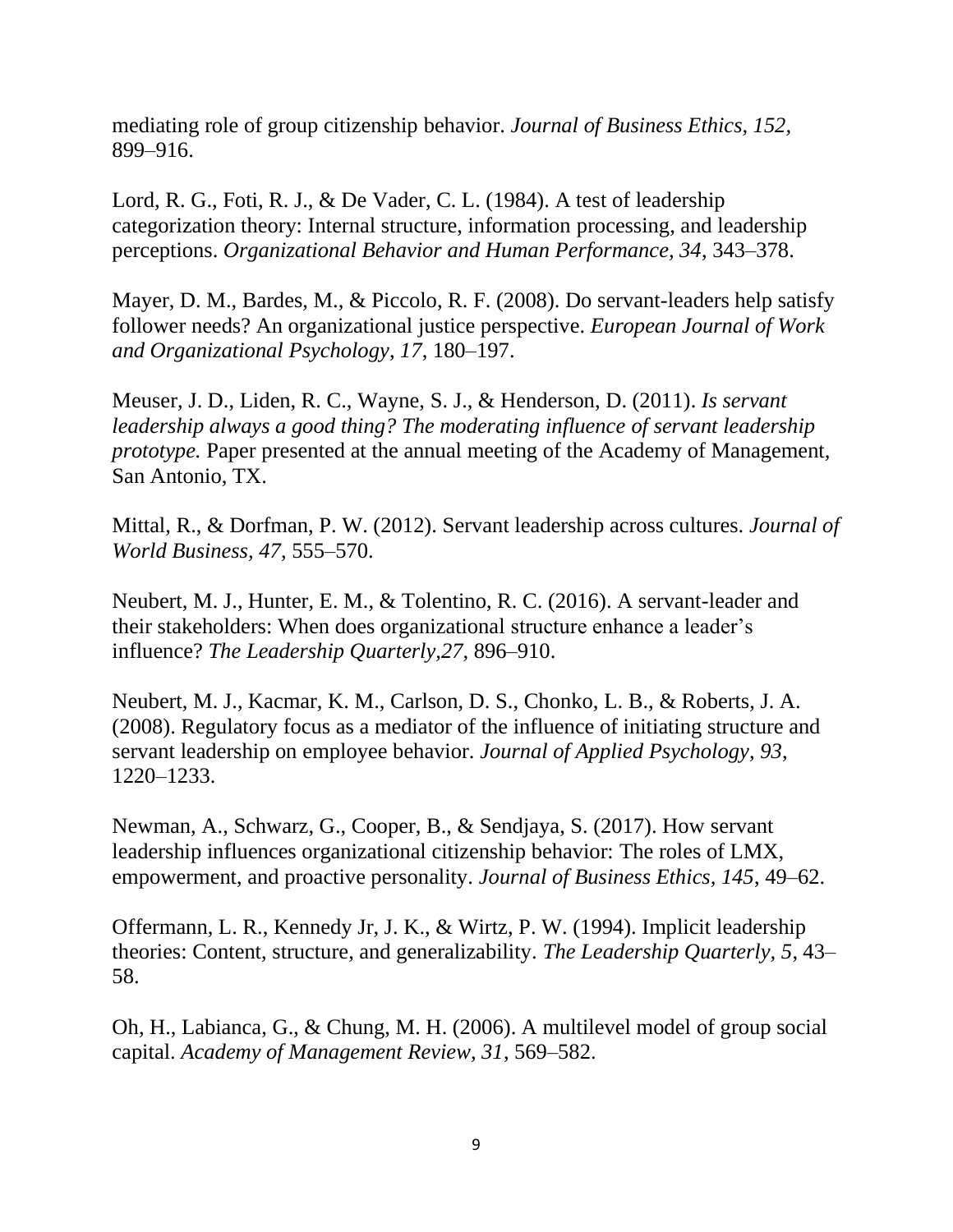Organ, D. W. (1988). A restatement of the satisfaction-performance hypothesis. *Journal of Management, 14*, 547–557.

Page, D., & Wong, T. P. (2000). A conceptual framework for measuring servant leadership. *The human factor in shaping the course of history and development.*  Lanham MD: University Press of America.

Panaccio, A., Donia, M., Saint-Michel, S., & Liden, R. C. (2015a). Servant leadership and well-being. In Burke, R. J., Cooper, C. L., & Page, K. M. (Eds.), *Flourishing in life, work, and careers: New horizons in management* (pp. 334– 358). Cheltenham, UK: Edward Elgar Publishing.

Panaccio, A., Henderson, D. J., Liden, R. C., Wayne, S. J., & Cao, X. (2015b). Toward an understanding of when and why servant leadership accounts for employee extra behaviors. *Journal of Business Psychology, 30*, 657–675.

Parolini, J., Patterson, K., & Winston, B. (2009). Distinguishing between transformational and servant leadership. *Leadership & Organization Development Journal, 30*, 274–291.

Peterson, S. J., Galvin, B. M., & Lange, D. (2012). CEO servant leadership: Exploring executive characteristics and firm performance. *Personnel Psychology, 65*, 565–596.

Politis, J. D., & Politis, D. J. (2018). Examination of the relationship between servant leadership and agency problems: Gender matters. *Leadership and Organization Development Journal, 39*, 170–185.

Reed, L. L., Vidaver-Cohen, D., & Colwell, S. R. (2011). A new scale to measure executive servant leadership: Development, analysis, and implications for research. *Journal of Business Ethics, 101*, 415–434.

Roark, C. S. (2013). *A mixed methods study exploring the relationship between servant leadership and emotional intelligence* (Unpublished doctoral dissertation). Indiana Wesleyan University.

Rodell, J. B. (2013). Finding meaning through volunteering: Why do employees volunteer and what does it mean for their jobs? *Academy of Management Journal, 56*, 1274–1294.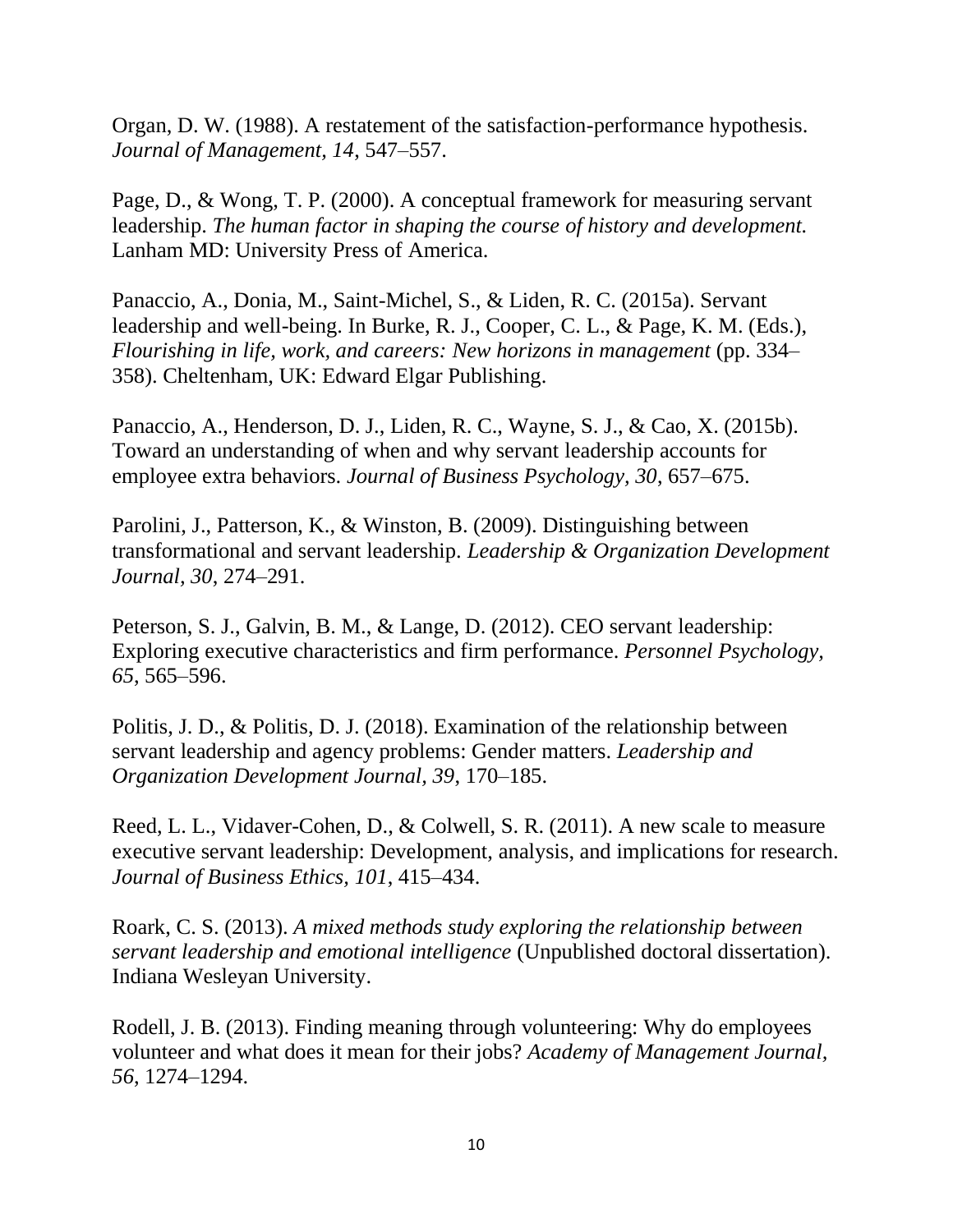Rodell, J. B., Breitsohl, H., Schröder, M., & Keating, D. J. (2016). Employee volunteering: A review and framework for future research. *Journal of Management, 42*, 55–84.

Rodríguez-Carvajal, R., Herrero, M., van Dierendonck, D., de Rivas, S., & Moreno-Jiménez, B. (2018), Servant Leadership and Goal Attainment Through Meaningful Life and Vitality: A Diary Study. *Journal of Happiness Studies,* 1–23.

Ryan, R. M., & Deci, E. L. (2000). Self-determination theory and the facilitation of intrinsic motivation, social development, and well-being. *American Psychologist, 55*, 68–78.

Schaubroeck, J., Lam, S. S. K., & Peng, A. C. (2011). Cognition based and affectbased trust as mediators of leader behavior influences on team performance. *Journal of Applied Psychology, 96*, 863–871.

Schwepker, C. H., & Schultz, R. J. (2015). Influence of the ethical servant-leader and ethical climate on customer value enhancing sales performance. *Journal of Personal Selling & Sales Management, 35*, 93–107.

Sendjaya, S., & Cooper, B. (2011). Servant leadership behaviour scale: A hierarchical model and test of construct validity. *European Journal of Work and Organizational Psychology, 20*, 416–436.

Sendjaya, S., Eva, N., Butar-Butar, I., Robin, M., & Castles, S. (2019). SLBS-6: Validation of a short form of the servant leadership behavior scale. *Journal of Business Ethics, 156,* 941–956.

Sendjaya, S., Sarros, J. C., & Santora, J. C. (2008). Defining and measuring servant leadership behavior in organizations. *Journal of Management Studies, 45*, 402–424.

Smith, B. N., Montagno, R. V., & Kuzmenko, T. N. (2004). Transformational and servant leadership: Content and contextual comparisons. *Journal of Leadership & Organizational Studies, 10*, 80–91.

Stone, G. A., Russell, R. F., & Patterson, K. (2004). Transformational versus servant leadership: A difference in leader focus. *Leadership & Organization Development Journal*, *25*(4), 349–361.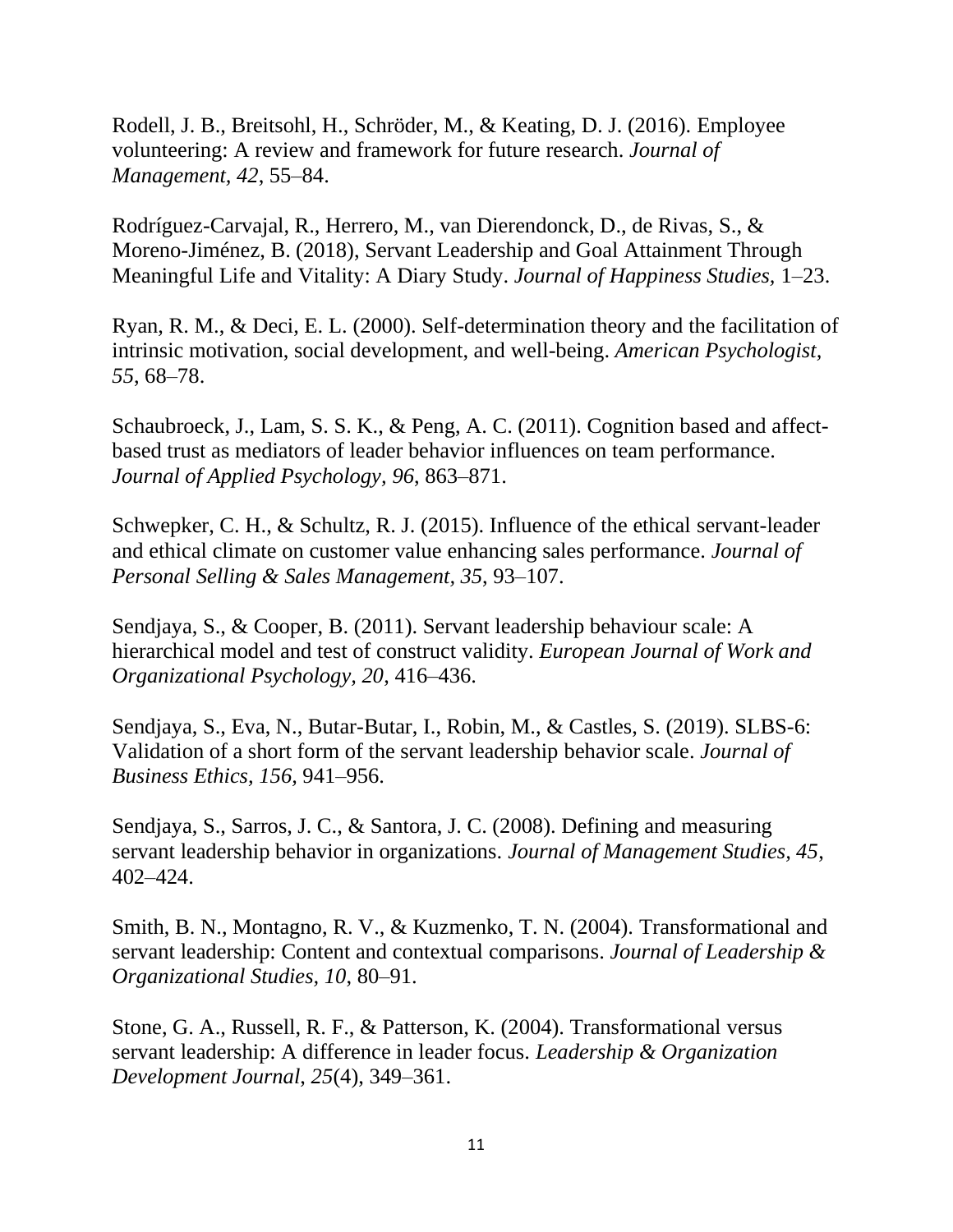Sun, J., Liden, R.C., & Ouyang, L. (2019). Are servant-leaders always appreciated? An investigation of how relational attributions influence employee feelings of gratitude and prosocial behaviors. *Journal of Organizational Behavio*r, *40,* 528–540.

Tajfel, H. (1978). Social categorization, social identity and social comparison. In H. Tajfel (Ed.). *Differentiation between social groups: Studies in the social psychology of intergroup relations* (pp. 61–76). London: Academic Press.

Van Dierendonck, D. (2011). Servant leadership: A review and synthesis. *Journal of Management, 37*, 1228–1261.

Van Dierendonck, D., & Nuijten, I. (2011). The servant leadership survey: Development and validation of a multidimensional measure. *Journal of Business and Psychology, 26*, 249–267.

Van Dierendonck, D., Sousa, M., Gunnarsdóttir, S., Bobbio, A., Hakanen, J., Pircher Verdorfer, A., ... Rodriguez-Carvajal, R. (2017). The cross-cultural invariance of the servant leadership survey: A comparative study across eight countries. *Administrative Sciences, 7,* 8.

Van Dierendonck, D., Stam, D., Boersma, P., de Windt, N., & Alkema, J. (2014). Same difference? Exploring the differential mechanisms linking servant leadership and transformational leadership to follower outcomes. *The Leadership Quarterly, 24*, 544–562.

Van Knippenberg, B., & van Knippenberg, D. (2005). Leader Self-Sacrifice and Leadership Effectiveness: The Moderating Role of Leader Prototypicality. *Journal of Applied Psychology, 90*, 25–37.

Van Knippenberg, D. (2011). Embodying who we are: Leader group prototypicality and leadership effectiveness. *The Leadership Quarterly*, *22*, 1078– 1091.

Verdorfer, A. P. (2016). Examining mindfulness and its relations to humility, motivation to lead, and actual servant leadership behaviors. *Mindfulness, 7*, 950– 961.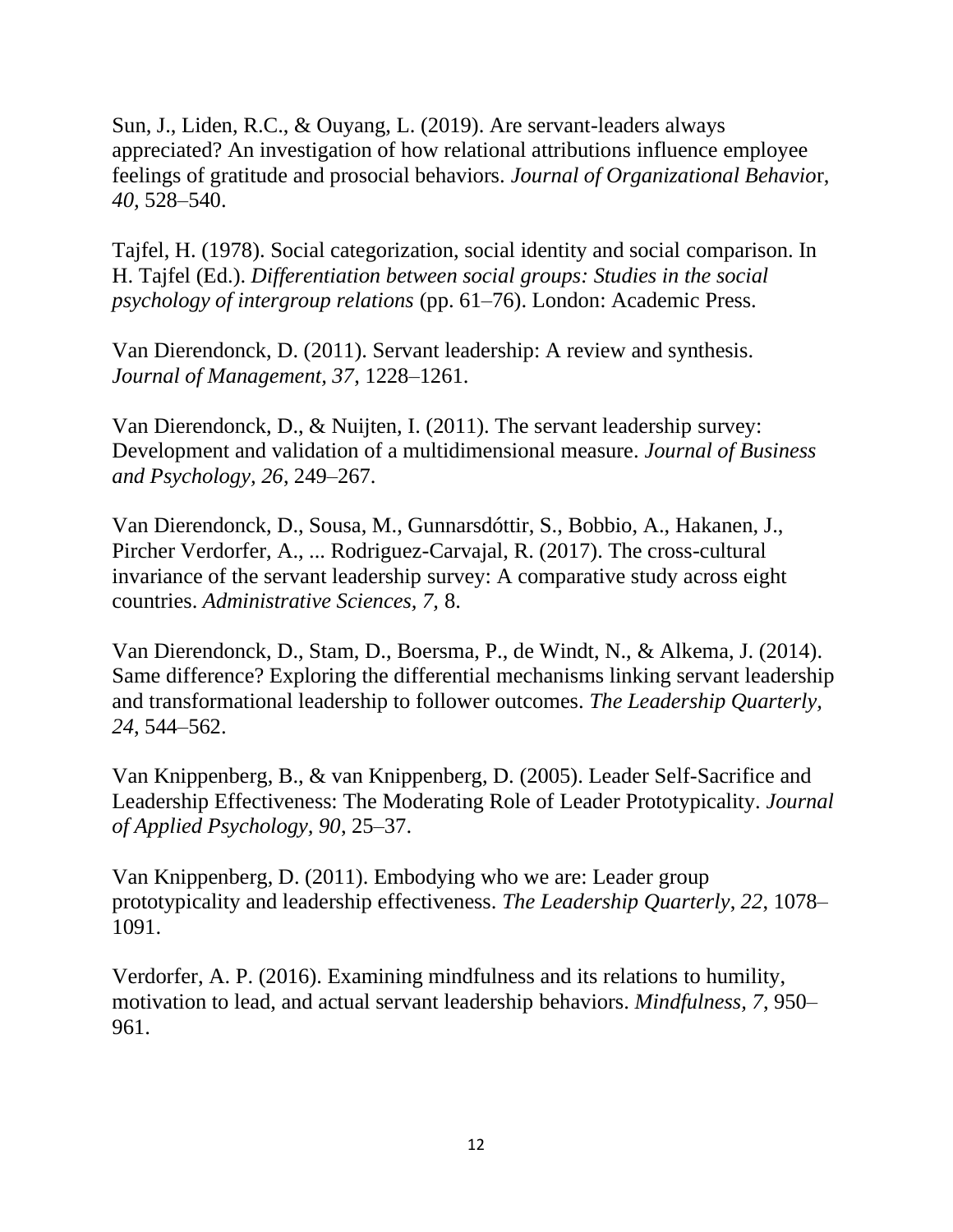Verdorfer, A. P., Steinheider, B., & Burkus, D. (2015). Exploring the socio-moral climate in organizations: An empirical examination of determinants, consequences, and mediating mechanisms. *Journal of Business Ethics, 132*, 233–248.

Walumbwa, F. O., Hartnell, C. A., & Oke, A. (2010). Servant leadership, procedural justice climate, service climate, employee attitudes, and organizational citizenship behavior: A cross-level investigation. *Journal of Applied Psychology, 95*, 517–529.

Walumbwa, F. O., Muchiri, M. K., Misati, E., Wu, C., & Meiliani, M. (2018). Inspired to perform: A multilevel investigation of antecedents and consequences of thriving at work. *Journal of Organizational Behavior, 39*, 249–261.

Wang, M., Kwan, H. K., & Zhou, A. (2017). Effects of servant leadership on work–family balance in China. *Asia Pacific Journal of Human Resources, 55*, 387–407.

Wang, Z., Xu, H., & Liu, Y. (2018). Servant leadership as a driver of employee service performance: Test of a trickle-down model and its boundary conditions. *Human Relations, 71*, 1179–1203.

Weiner, B. (1985). An attributional theory of achievement motivation and emotion. *Psychological Review*, *92*, 548–573.

Williams, W. A., Randolph-Seng, B., Hayek, M., Haden, S. P., & Atinc, G. (2017). Servant leadership and followership creativity: The influence of workplace spirituality and political skill. *Leadership & Organization Development Journal, 38*, 178–193.

Wu, L. Z., Tse, E. C. Y., Fu, P. P., Kwan, H. K., & Liu, J. (2013). The impact of Servant leadership on hotel employees' servant behavior. *Cornell Hospitality Quarterly, 54*, 383–395.

Xu, H., & Wang, Z. (2018). *Implications of Servant Leadership for Leaders.* Paper presented at the annual meeting of the Academy of Management, Chicago, IL.

Yang, J., Liu, H., & Gu, J. (2017). A multi-level study of servant leadership on creativity: The roles of self-efficacy and power distance. *Leadership and Organization Development Journal, 38*, 610–629.